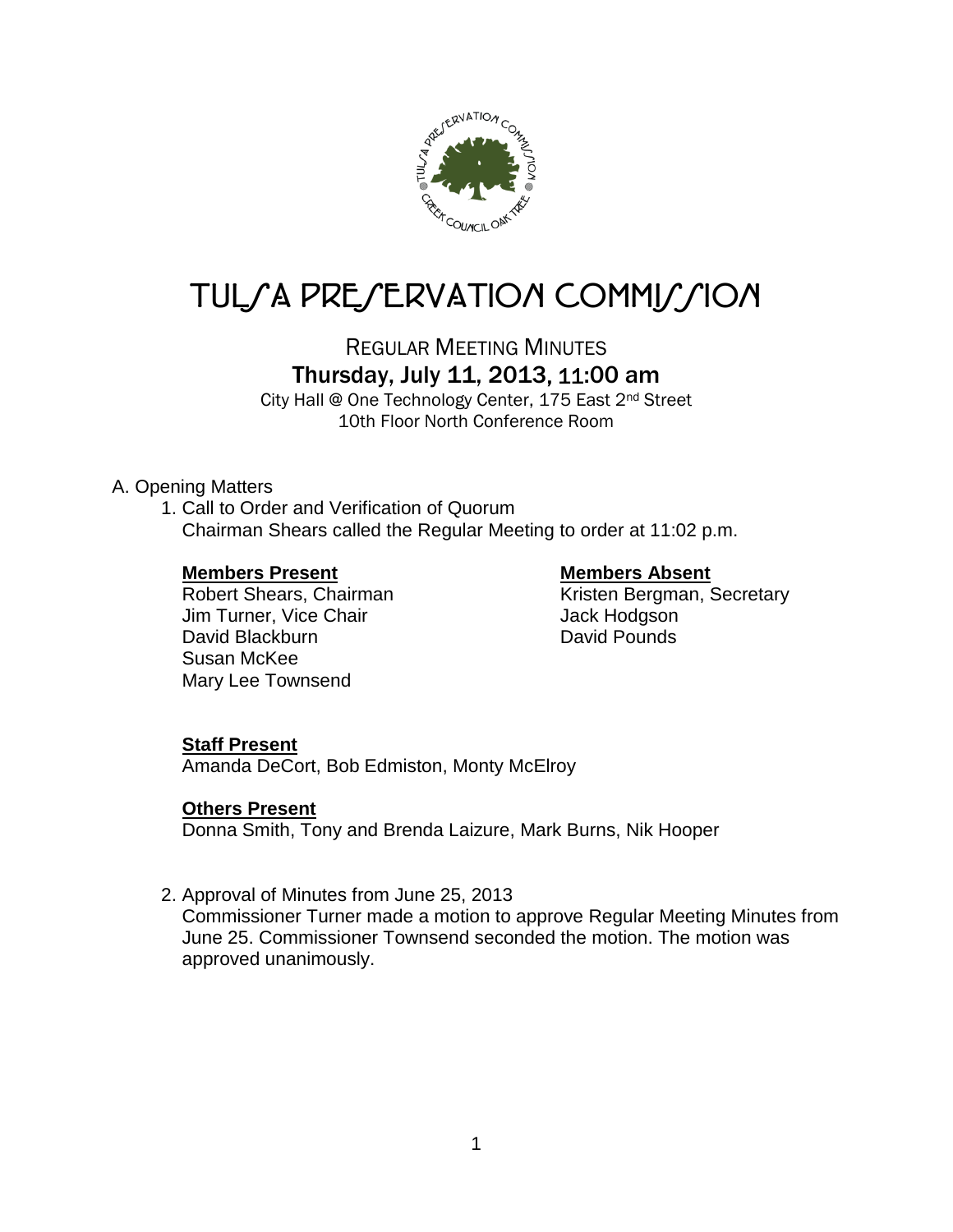# **Vote: Regular Meeting Minutes from June 13, 2013**

| In Favor     | <b>Opposed</b> |             | <b>Abstaining Not Present</b> |
|--------------|----------------|-------------|-------------------------------|
| 1. Blackburn | None           | <b>None</b> | <b>None</b>                   |

2. McKee

- 
- 3. Shears
- 4. Townsend
- 5. Turner
- 3. Disclosure of Conflicts of Interest

No one reported a conflict of interest with the proposals on the agenda.

#### B. Actionable Items

- 1. **COA-13-015 / 1543 Swan Drive** (Swan Lake)
	- Applicant: Tony and Brenda Laizure

COA Subcommittee Review Date: None

Request:

Replace upstairs deck windows and door with exterior folding doors.

Monty McElroy presented Mr. and Mrs. Laizure's Certificate of Appropriateness application to the Commission and read the application to the Commission and read the applicable guidelines. Mr. and Mrs. Laizure were present to answer questions.

Commissioner Turner made a motion to approve the application. Commissioner Townsend seconded the motion. Chairman Shears asked for a vote on the motion.

#### **Vote: 1543 Swan Drive** (Swan Lake)

| In Favor     | <b>Opposed</b> |             | <b>Abstaining Not Present</b> |
|--------------|----------------|-------------|-------------------------------|
| 1. Blackburn | <b>None</b>    | <b>None</b> | <b>None</b>                   |

- 2. McKee
- 3. Shears
- 4. Townsend
- 5. Turner

The motion to Approve was Approved Unanimously. Guidelines cited: A.3.1 and B.3.3

#### 2. **COA-13-016 / 1613 S. St. Louis Avenue** (Swan Lake)

Applicant: Mark Burns

COA Subcommittee Review Date: None

Request:

Remove metal porch rails and replace with wooden rails.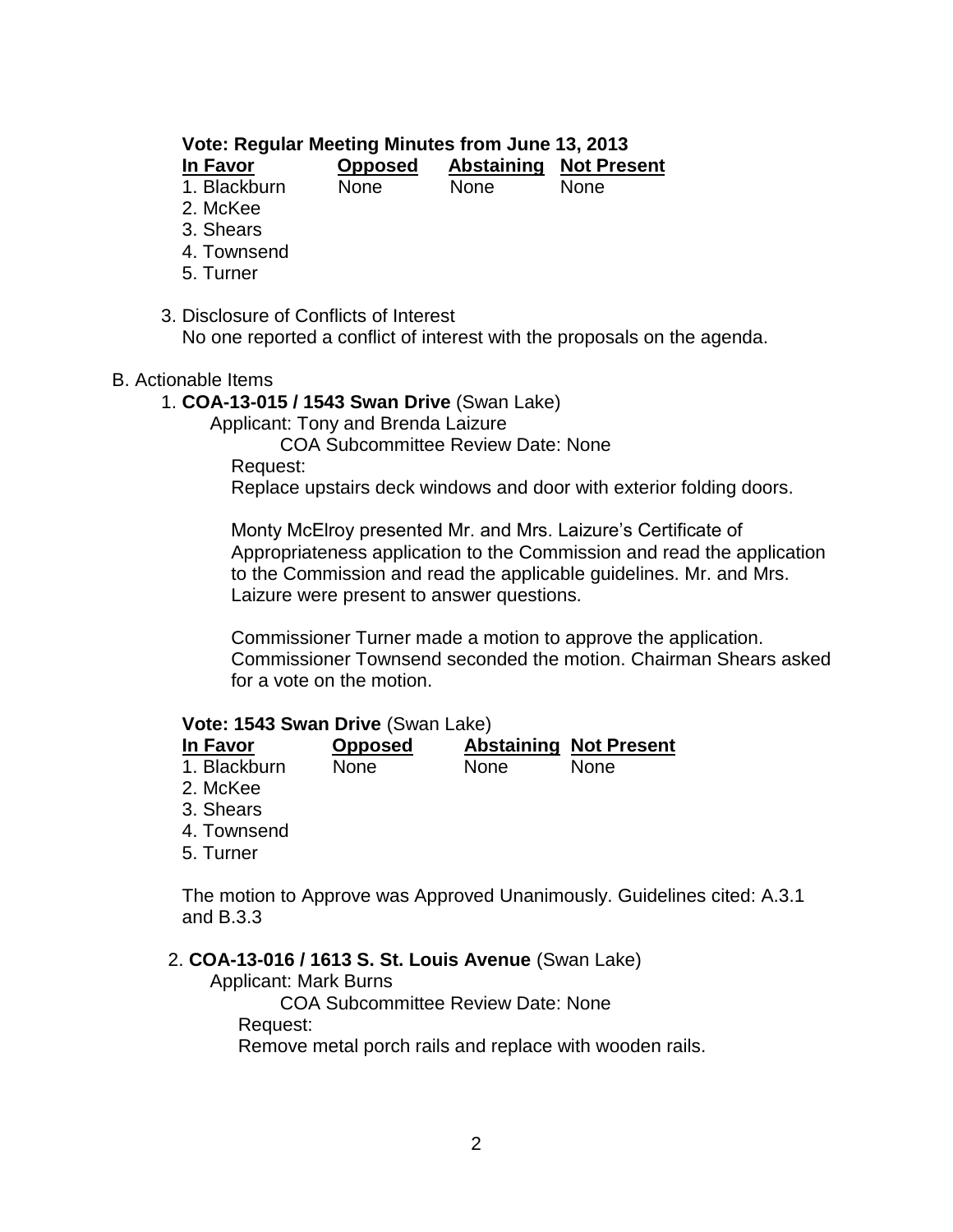Monty McElroy presented Mr. Burns' Certificate of Appropriateness application to the Commission and read the applicable guidelines. Mr. Burns was present to answer questions.

Commissioner Townsend made a motion to approve the application. Commissioner Blackburn seconded the motion. Chairman Shears asked for a vote on the motion.

#### **Vote: 1613 S. St. Louis Avenue** (Swan Lake)

| In Favor     | <b>Opposed</b> | <b>Abstaining</b> | <b>Not Present</b> |
|--------------|----------------|-------------------|--------------------|
| 1. Blackburn | <b>None</b>    | None              | <b>None</b>        |
| 2. McKee     |                |                   |                    |
| 3. Shears    |                |                   |                    |
| 4. Townsend  |                |                   |                    |
| 5. Turner    |                |                   |                    |

The motion to Approve was Approved Unanimously. Guidelines cited: A.6.1, A.6.3 and A.6.4.

#### 3. **COA-13-017 / 1604 S. Victor Avenue** (Yorktown)

Applicant: Donna Smith for Perry Properties COA Subcommittee Review Date: None Work started prior to COA application Request: Remove screened porch materials and add wooden rails.

Monty McElroy presented Mrs. Smith's Certificate of Appropriateness application to the Commission and read the applicable guidelines. Mrs. Smith was present to answer questions.

Commissioner Turner made a motion to approve the application. Commissioner Townsend seconded the motion. Chairman Shears asked for a vote on the motion.

#### **Vote: 1613 S. St. Louis Avenue** (Swan Lake)

#### **In Favor Opposed Abstaining Not Present**

1. Turner 1. Blackburn None None

- 2. McKee
- 3. Shears
- 4. Townsend

The motion to Approve was Opposed by majority. Guidelines cited: A.6.1, A.6.3. and A.6.4.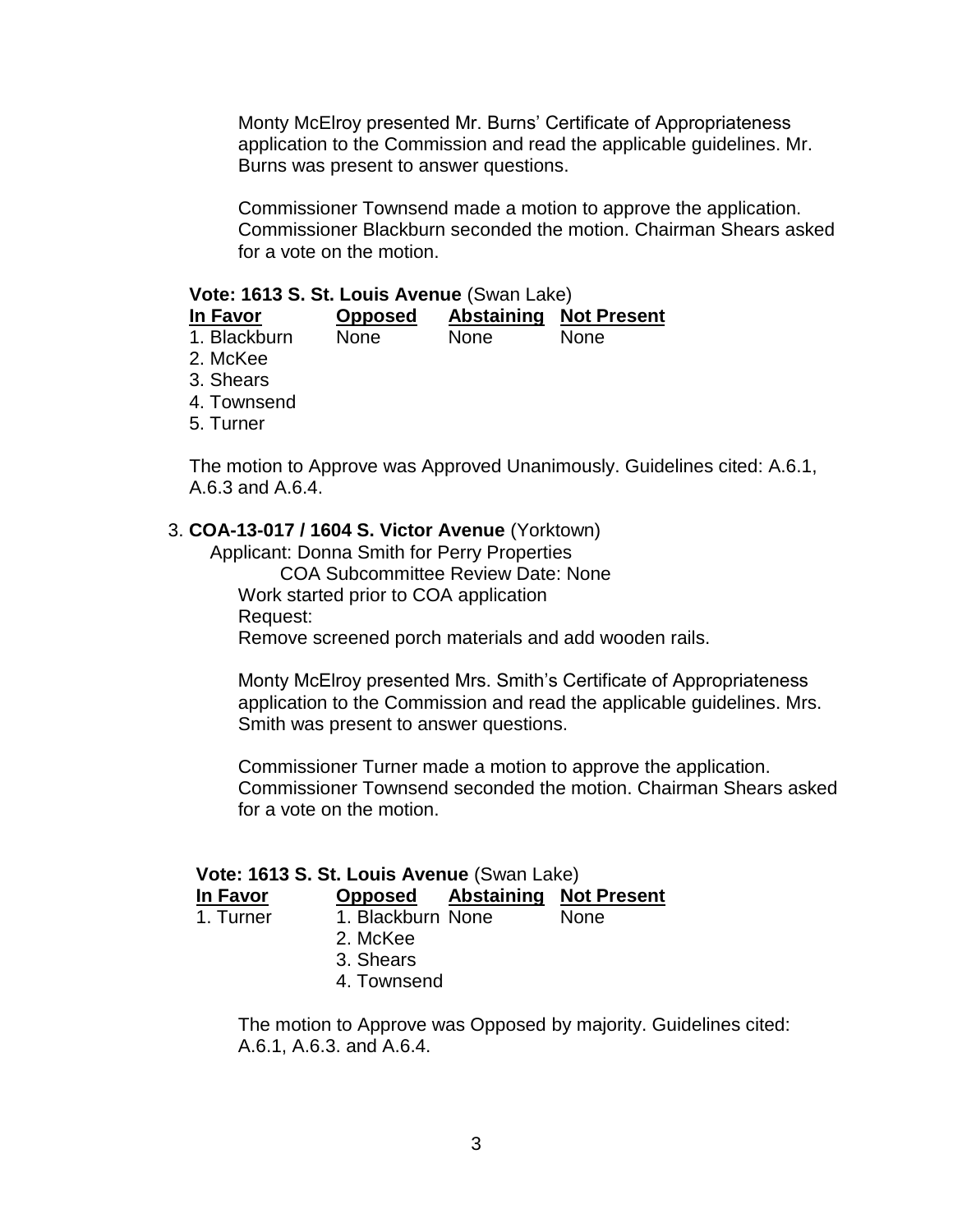Commissioners discussed the new railings and consensus was that the design style was not in keeping with the architectural style of the house. They suggested the applicant bring back another proposal for a wood railing.

Commissioner Blackburn made a motion to Deny the application. Commissioner Townsend seconded the motion. Chairman Shears asked for a vote on the motion.

#### **Vote: 1613 S. St. Louis Avenue** (Swan Lake)

| In Favor         | <b>Opposed</b> |       | <b>Abstaining Not Present</b> |
|------------------|----------------|-------|-------------------------------|
| 4. District of A |                | Nasar | $\mathbf{N}$                  |

- 1. Blackburn Turner None None
- 2. McKee
- 3. Shears
- 4. Townsend

The motion to Deny was Approved by majority. Guidelines: A.6.1. A.6.3 and A.6.4.

#### 4. **COA-13-018 / 1746 S. St. Louis** (Swan Lake)

Applicant: Nik Hooper

COA Subcommittee Review Date: None

Work started prior to COA application

Request:

Demolish carport and replace with a 2- story garage/bedroom to front of house according to plans submitted.

Monty McElroy presented Mr. Hooper's Certificate of Appropriateness application to the Commission and read the applicable guidelines. Mr. Hooper was present to answer questions.

Commissioner Turner reported on the two COA Subcommittee meetings with Mr. Hooper and the design changes that he made. He started that the Subcommittee recommended sending his proposal to the full TPC Commission.

Commissioner discussed the application and agreed to the proposed design as along as the windows had exterior muntins.

Commissioner Townsend made a motion to approve the application, with the condition that all windows must have exterior muntins. Commissioner Blackburn seconded the motion. Chairman Shears asked for a vote on the motion.

**Vote: 1155 N. Denver Avenue** (Brady Heights)